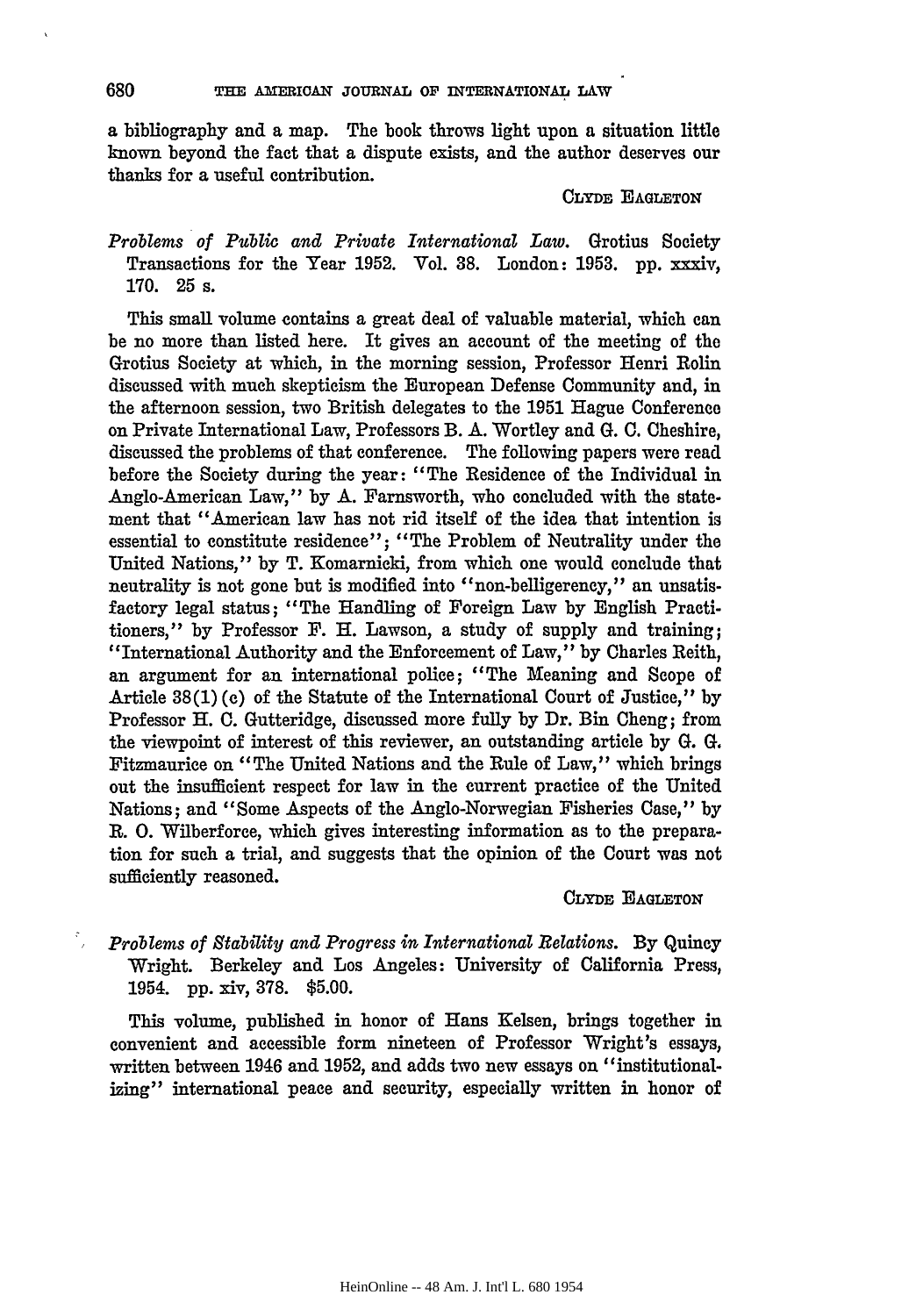Professor Kelsen. These essays are here presented under the seven headings of Institutionalizing International Peace and Security, Progress in International Organization, Politics and International Stability, Education and International Stability, Law and International Stability, and Technology and International Stability. The two essays under the titles of "Should International Peace and Security be Institutionalized?" and "How Can International Peace and Security be Suitably Institutionalized?" are intended as a summary of Professor Wright's more abstract ideas upon "the general problem of stability and progress in international relations" **(p.** ix), and the other essays are offered in elaboration and **illus**tration of such ideas. The changes in peoples' expectations since 1946 date a few of the essays, but most of them, such as "Accomplishments and Expectations of World Organization," first published in the *Yale Law Journal* in 1946, were written with such prophetic insight that they read as **if** contemporary.

For stating his major thesis Professor Wright begins **by** contrasting "the material point of view," from which, in terms of "economic interdependence, of effective and abundant communication, and of vulnerability of each people to influences military, economic and propagandistic from the most remote quarters, it may indeed be said that one world exists," with "the point of view of symbolic loyalties and institutional effectiveness," from which it "is far from true" that we have one world **(pp.** 10, **11).** Hence he formulates "the outstanding problem of international relations" as follows:

International peace and security require a centralization of institutions of information, education, regulation, and control at a rate proportional to the development of economic and cultural interdependence among nations and of vulnerability of each to destructive attack **by** others. **(pp.** xi, **15.)**

For achievement of this global desideratum he offers no magical formula or grandiose solution. His primary emphases are upon further development of the "science" of international relations and upon education. He sees that the creation of appropriate institutions is dependent upon a very real consensus of the peoples of the world with respect to such values **as** are incorporated in the United Nations Charter, but, in the present context of bitter world ideological struggle, he does not expect such a consensus to come easily or quickly. He recommends, in the various essays following and illustrating his introductory theme, the increasing use of all instruments of policy, and increasing co-operation with respect to all the values of a free society, for hastening such a consensus. His summary conclusion is

that the institutionalization of peace and security can proceed through the development of a science of international relations, through more extensive education in that science, and through the developments of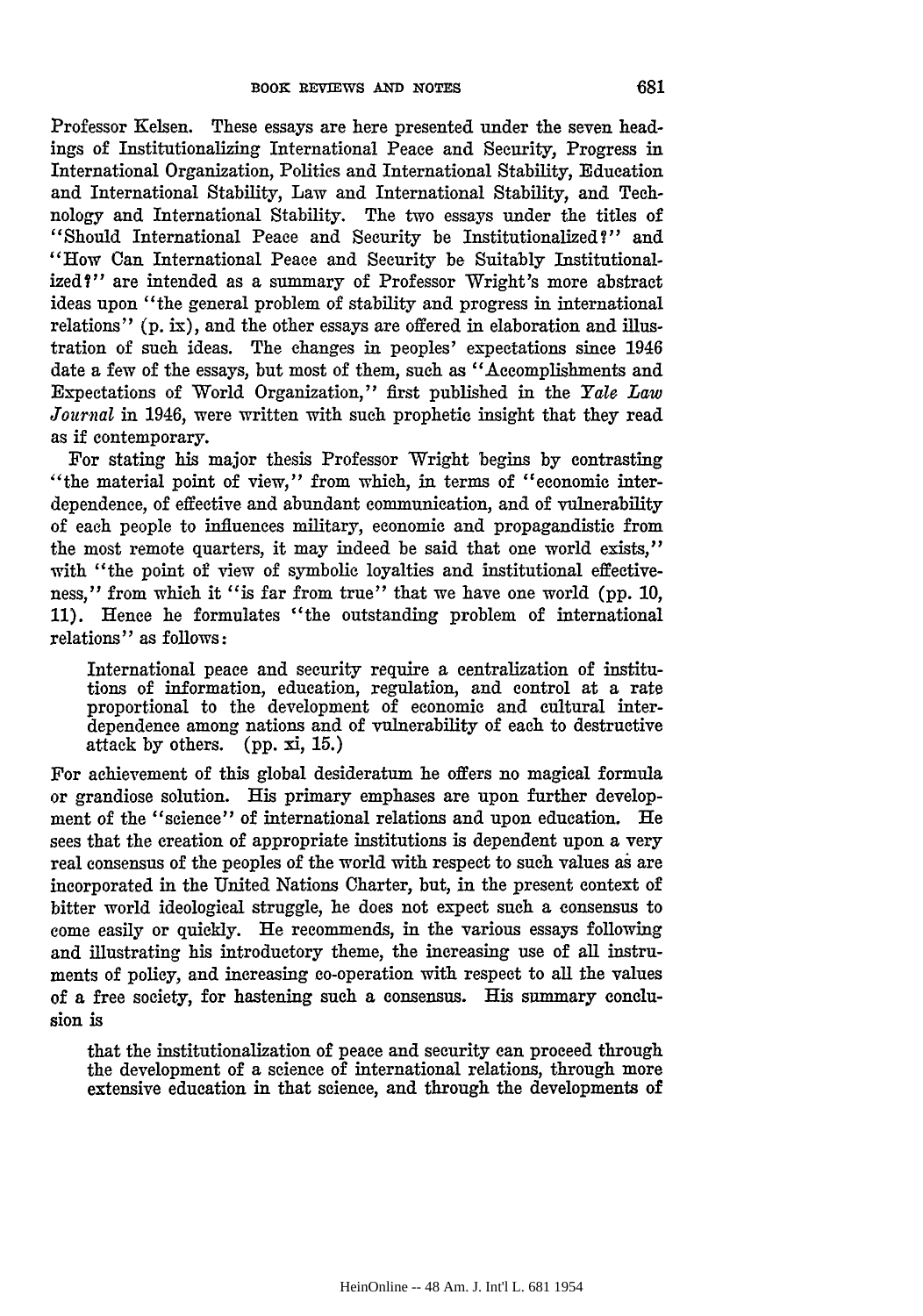the international institutions which exist, but that the key task is that of interpreting the powers and functions of these institutions so that their authority will develop in pace with the opinion necessary to support it.  $(p. 36.)$ support it.

This **final** need is for an appropriate, non-destructive balance between progress (the welcoming of change) and stability (the fear of change).

**In** days of increasing demands for withdrawal by the United States from the United Nations, it is difficult to disagree with Professor Wright about the importance of education. One can only hope that such education will proceed rapidly enough to justify the author's restrained optimism that the cause of international law, and of course all that such law represents, "is not hopeless" (p. 272). The remark attributed to Elihu Root, that "if the people are going to conduct foreign relations they ought to know something about the business" (p. 22), could scarcely be more aptly applied.

It is perhaps too much to ask of an author that he should in a collection of casual essays make completely explicit his theory of world power and social processes and of the rôle of law in such processes.<sup>1</sup> Failure to come clear on a few critical points does, however, weaken the total impact of Professor Wright's customarily brilliant synthesis of "realism" and "idealism." Thus, the contrast between "law" and "power," suggesting that it is "clearly impossible for states to be guided predominantly at the same time by precepts both of power and of law" (p. 68), uses both words in very limited senses and could be confusing. Similarly, the contrasting of "international law" and "other aspects of international relations" which "tend to proceed from particular and practical points of view" on the ground that international law proceeds "from the universal and ideal points of view" and "seeks norms of behavior and procedures for realizing them which give consideration to more remote interests, consequences, and possibilities" (p. 198) may obscure that what the student of law is actually observing is a flow of decisions, and that comprehensive inquiry about such decisions must include descriptive and predictive tasks as well as preferential or normative-and preferential or normative tasks from short-term as well as long-term, and regional as well as universal, perspectives. Removal of some of the ambiguity in the concept of law, and in appropriate intellectual tasks, might suggest a much broader rôle for "the science of politics" than the emphasis upon the virtues of compromise and tolerance so correctly stressed (p. 127), a more consequential complementary impact of law upon public opinion (p. 39), and some caution about insistence that a "world state" (obviously admitting of many different alternatives in the organization of power) is indispensable to "security through law" (p. 78).

**1 Such theory is of course made** explicit **in high degree** in **the author's classic Study** of **War, Vols. I and II (1942).**